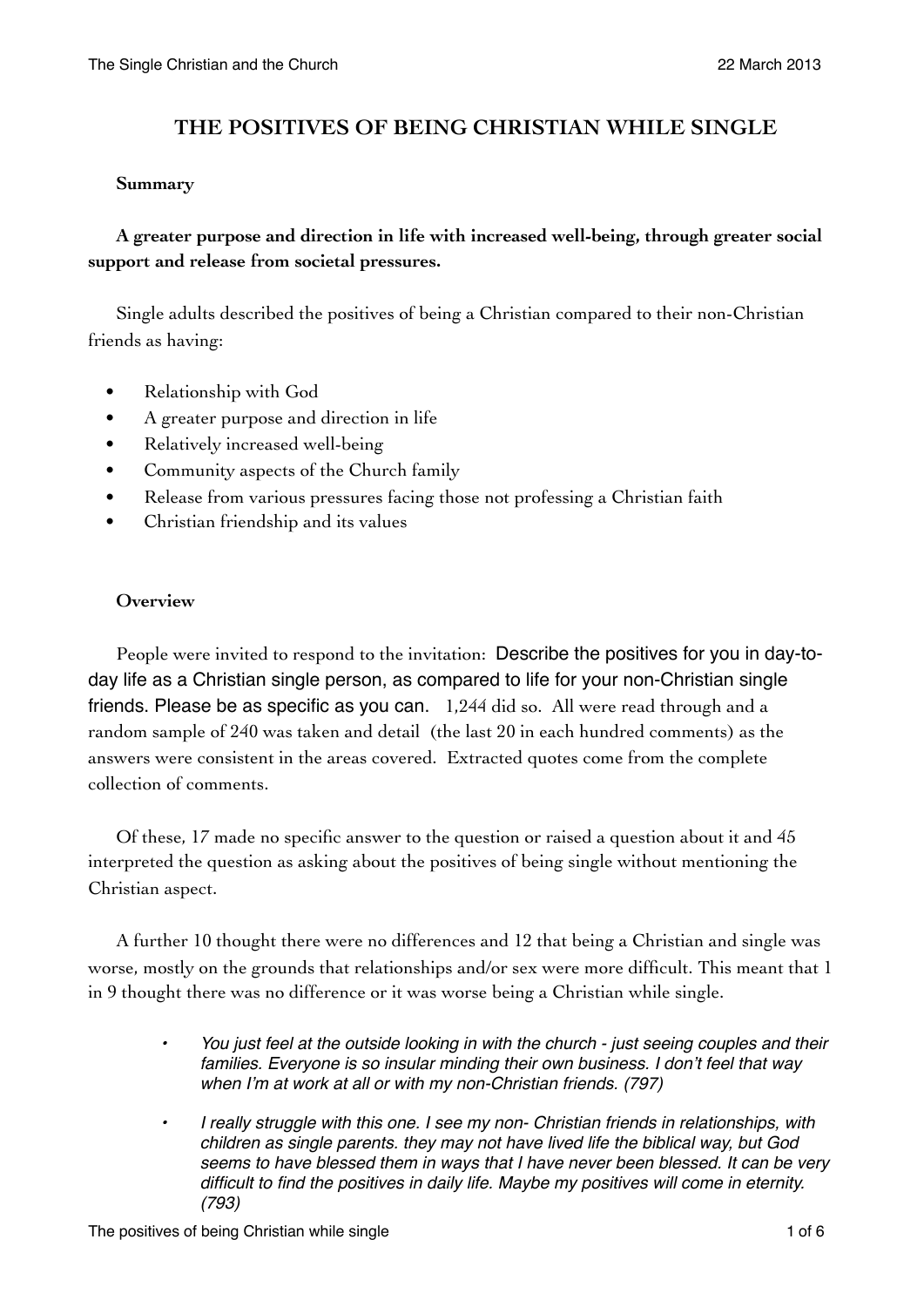- *• I cant think of any. I find it odd that when a married woman goes into hospital, people from church support her and her husband with offers of meals etc while she is in. As a singleton I got absolutely nothing, there seems to be an assumption we can manage because we are used to it! (896)*
- I can't think of any. Easier to be single in the non-Christian world as more dating *opportunities with non Christians (1240)*

The remaining 65% described the positives that the questions was seeking to elicit. Many of them also had a 'Yes, but…' attached, but the positive parts have been analysed and summarised. They covered six areas (in order of most mentioned):

- Relationship with God
- A greater purpose and direction in life
- Relatively increased well-being
- Community aspects of the Church family
- Release from various pressures facing those not professing a Christian faith
- Christian friendship and its values

Each is considered in turn.

### *A relationship with God*

God and a relationship with God was described in a number of ways:

- Knowing or 'having' God (23% percentages of those being analysed)
	- ⁃ *My friends will sometimes say that they are very lonely. I find that as a Christian single person, I know that I am not alone as I have Jesus with me wherever I go. I have found a lot of peace by listening to the song "What A Friend I've Found" over and over again. As a Christian, I know that I am never alone and there is always someone with me, whereas, I find my non- Christian single friends struggle as they do not know Jesus as their Saviour (1097)*
	- ⁃ *I feel that whereas they may feel they're missing something in their lives, I have God there for me who is my support and encouragement - I don't need that from a man. (259)*
	- ⁃ *I have Christ in my life to help me and my non-Christian friends don't. (1131)*
	- ⁃ *Knowing that I have God who can help me when things get too much for me. I also know that by abiding by God's rules, which are there for my protection, he has the best for me. (1089)*
- God as having 'a plan for my life', God is in control (17%)
	- ⁃ *I believe that God has a plan for my life so I'm more positive about being Sep 20, 2012 9:47 AM single and having a future being single than non-christian friends. (19)*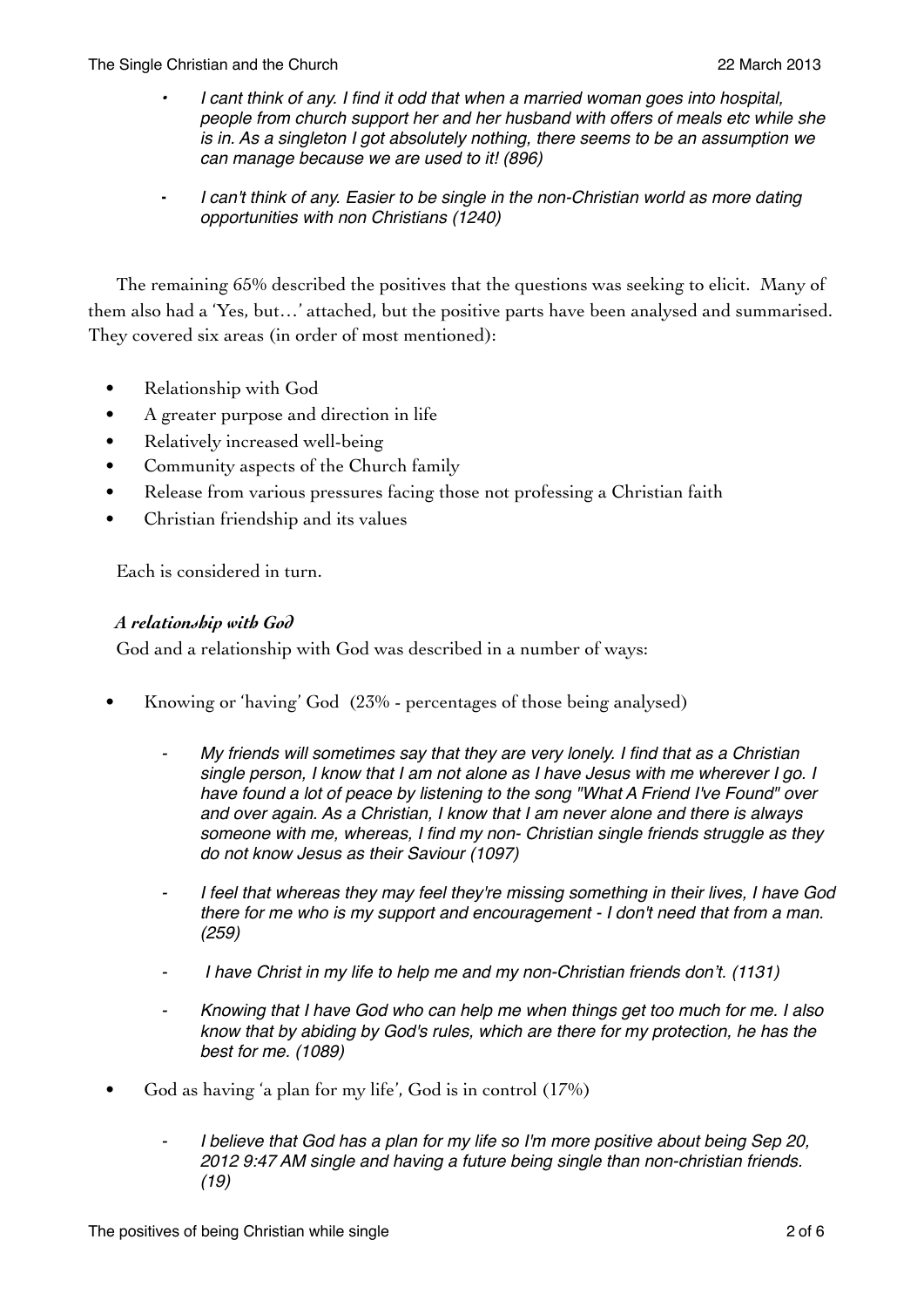- ⁃ *I have utter faith that God has a plan for me and it is good whether that involves being in a relationship or not. My present and future are not dependent on meeting someone. I don't dwell in it. I always have the companionship of Jesus so I'm never lonely even if alone. (125)*
- ⁃ *Knowing that being single isn't the end of the world .... that there is more to life and knowing that God does have a plan for my life (212)*
- ⁃ *I know I am not alone in the day to day difficulties of modern living because of Jesus in my life. I know that God has a plan and a purpose for my life. (276)*
- ⁃ *Having peace and reassurance that God is with me, walking with me, listening to my prayers and unveiling his plan for my life. Whereas my non Christian friends lack a lot of peace in this area (472)*
- ⁃ *Having a certain amount of faith and trust that God is in control and knows best. (782)*
- God as providing hope, a future and acting as guide (12%)
	- ⁃ *The enduring hope of a life lived with God. Trust that God has a plan for me and that He knows what is best for me. (478)*
	- ⁃ *I know that God has plans for me. He is my hope and my rock and I know he will get me through everything that life throws at me! (105)*
	- I wake up in the morning thanking God for another day, the ways I can serve him, *knowing whatever I strengthens me. Knowing Christ is with me constantly, I can call upon him in any situation and he is there to guide me. (788)*
- Relating to, talking to, feeling God's presence (12%)
	- ⁃ *I have God to talk to and trust (584)*
	- ⁃ *I do get lonely, but I have the gift of being able to talk to God about my day and have a close relationship with Him. (46)*
	- I think I recognise that I am happy to be alone because I have God in my life and *my single non-Christian friends seem to noticeably have that void. I think as a Christian we never really feel alone and sometimes the company of God is better than a person. (550)*
- God as security, safety net, protector (4%)
	- ⁃ *Even when I feel the most lonely, I know that I am not completely alone. I know that God is always with me and the Angels are always watching over me and my son. I get great comfort from that and non-Christian single friends do not have that comfort. (107)*
	- ⁃ *I can trust him completely even when things are bad and sometimes they seem very bad. My life is in his hands, I am completely safe in him. (256)*
	- ⁃ *My faith gives me hope and security for the future whatever happens. (188)*

The positives of being Christian while single 3 of 6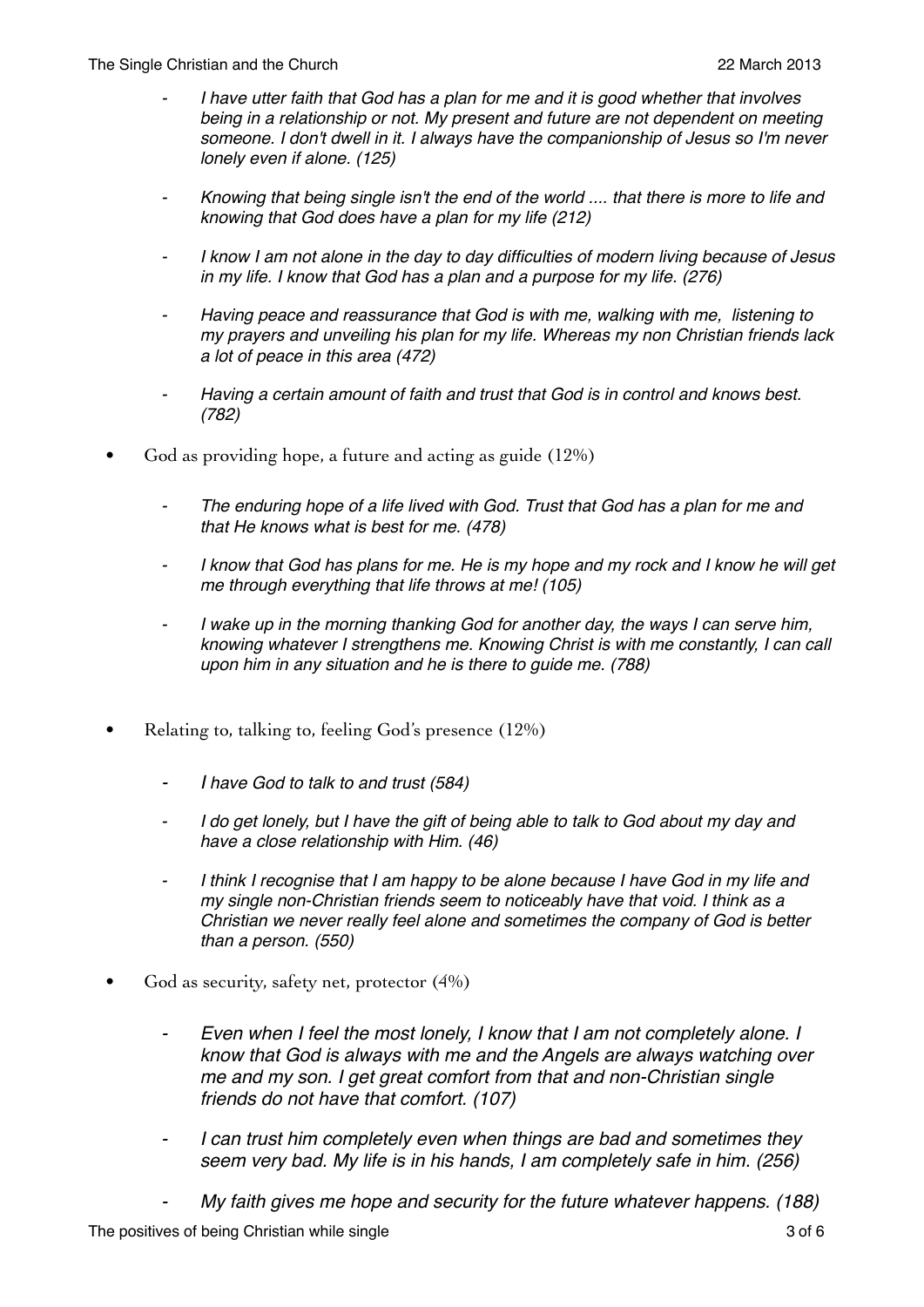- God as healer, providing forgiveness (2%)
	- When I'm going through a rough patch I know God is always there for me and other *Christians are around to talk to as well. I know God heals the brokenhearted and binds up their wounds. (1192)*

#### *Purpose and direction in life*

Having a purpose and direction in life (12%)

- ⁃ *… my Christian faith provides a sense of mission and purpose to my life that is not dependent on my relationship status. This gives a wonderful sense of freedom and empowerment that I think people outside of the Church often miss in their lives. (989)*
- ⁃ *Knowing God is always there Knowing my life still has purpose and direction even though I'm not in the place I'd like to be in terms of a relationship Less pressure from friends to just go out and meet anyone (496)*

#### *Greater well-being*

There were many comments about a relative greater perceived well-being:

- Contentment and peace (5%)
	- My relationship with God gives me a joy and contentment that they do not have, and provides me with an inner strength. (290)
	- I was brought up with a faith. Through discussion with friends who do not have any Christian or other faith I feel that are not so content with life as I am . However, I am never in conflict with them, they accept me and my faith for what I am. (119)
- Comfort (5%)
	- ⁃ *God is my Helper and comfort in ways that friends cannot be. I don't know how non-Christians cope. (383)*
	- ⁃ *I am often lonely but never alone God is always there and that is a comfort. (410)*
	- ⁃ *I feel god comforts me when i feel down, i feel my life still has a purpose, I don't complain as much as those who do not believe in god, I feel things can be resolved in a space of one day, I feel God is a God of miracles (651)*
- Self-esteem and confidence (4%)
	- ⁃ *Unlike my non-single Christian friends, my hoped-for future fulfilment is not ENTIRELY based on than theirs. I'd say it affects my self-esteem a little bit less than theirs, because my identity is not in my singleness entirely, it's in who I am as a child of God. (370)*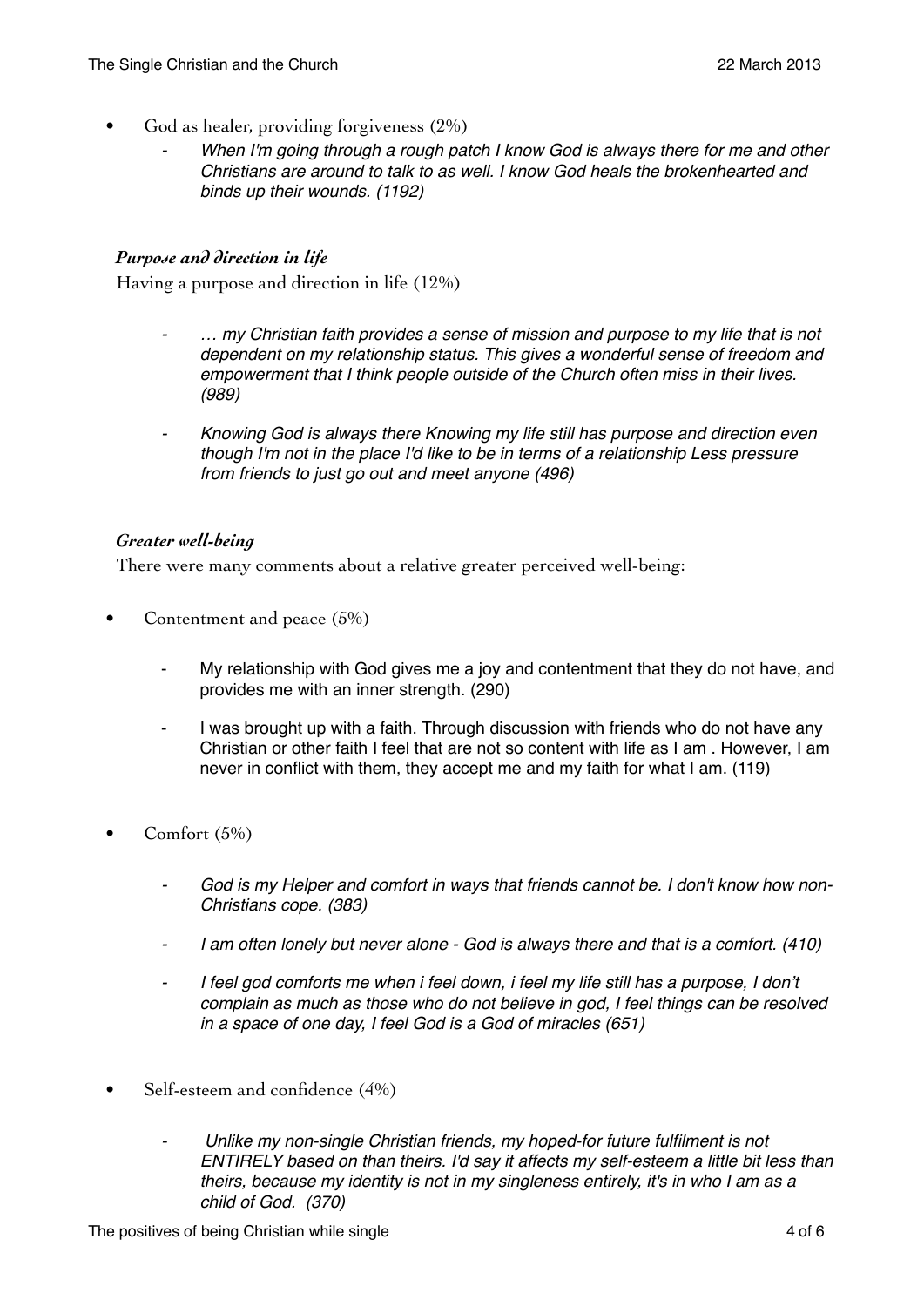- ⁃ *I believe that because I believe an absolute God of truth who is unshakeable and not relative, it provides me with a core of confidence which means i don't need to seek solace in material wealth, past events, or trial customs. (252)*
- ⁃ *I got on with my life as best as I can.....I have sufficient self confidence to tackle the negatives of being single. Which allows me to concentrate on the positives, (275)*
- ⁃ *I think knowing God gives you confidence and a feeling of peace so I do not feel that I desperately need to meet someone. (1129)*
- More positive, happy and joyful (3%)
	- ⁃ *I have a sense of purpose and can always find a positive moment to boost me along. Non-christian women tend to need other people to make them happy. (558)*
	- ⁃ *My single non Christian friends seems needy, unhappy and unfilled because they do not have a partner. While I am happy with and enjoying and embracing my Singleness (155)*
- Less stress and anxiety and better able to deal with situations (3%)
	- *• Less stress No worries about unwanted pregnancies or STDs. No stress about having sex with someone and then splitting up (183)*

And other comments made:

• Inner strength, knowing my identity, trust in future, thankfulness, fulfilment.

## *Church family as community*

The church family was valued because of its:

- Support (including through prayer and practical action in DIY) (18%)
	- ⁃ *Church community for practical, emotional and spiritual support (265)*
	- ⁃ *I do have wonderful Christian friends who really support me in life and ministry and that is a huge comfort and encouragement to me. I don't know how i would cope without them. I would struggle much more as a non- Christian single person as i don't think i would have my Christian community and so not have as many meaningful relationships. (382)*
	- ⁃ *I have fellowship and a social life of sorts with people I've met through church. I get guidance on how to live. Non christians don't have these things in the same way. (584)*
- Wide spectrum of age groups and backgrounds (3%)

These were considered a real asset when compared with the lives of those not professing a Christian faith.